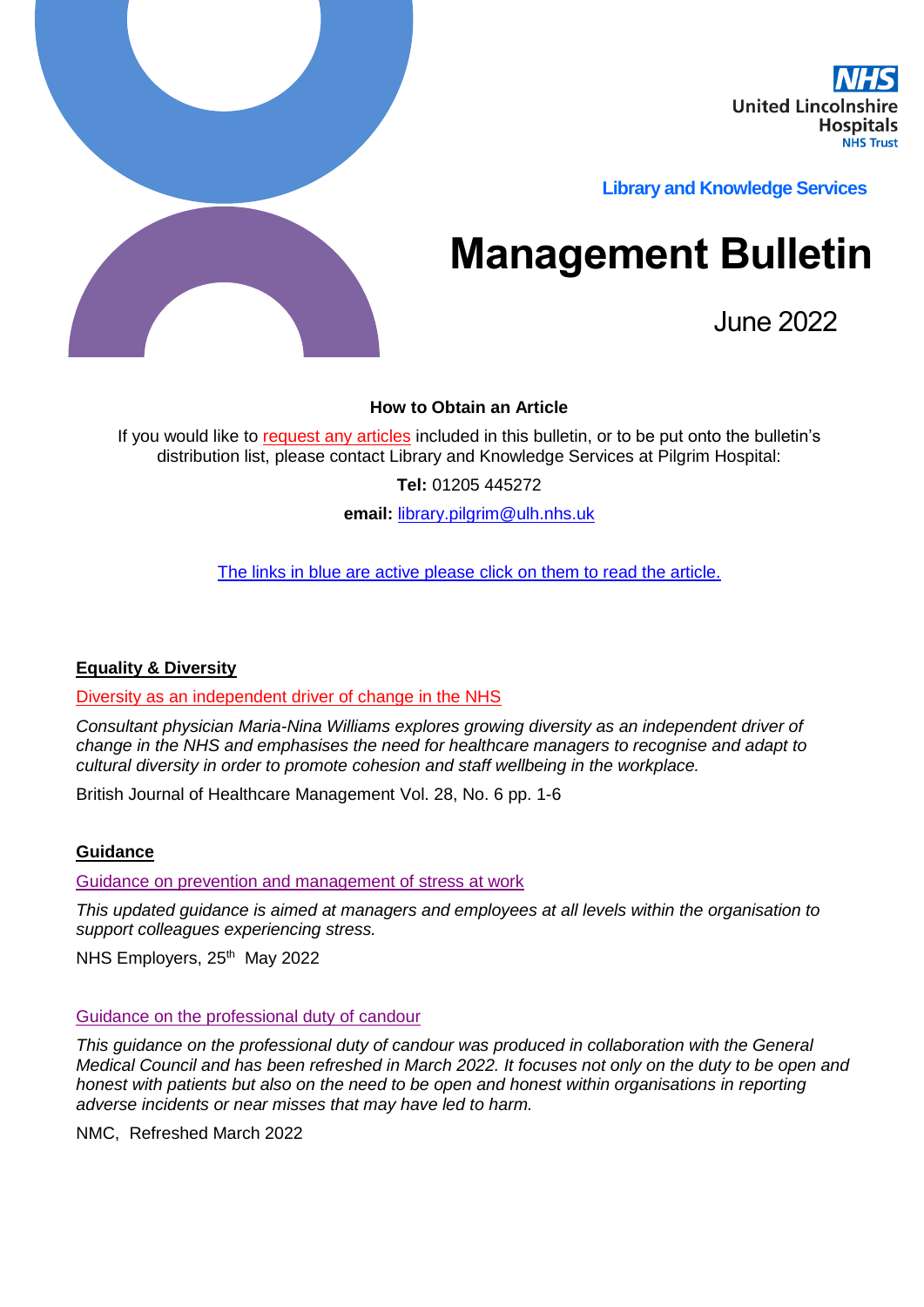

# **Human Resources and Staff Engagement**

The review of initial complainant conduct: a tool to assist in the early identification of unusually persistent complainants

*This study aimed to devise and validate a tool to assist in the early identification of complainants who are most likely to become unusually persistent.*

British Journal of Healthcare Management Vol. 28, No. 6 pp. 1-6

#### **Integrated Care**

[Enablers for success: virtual wards including hospital at home \(Supporting information for ICS leads\) –](https://allcatsrgrey.org.uk/wp/download/governance/integrated_care/B1382_supporting-information-for-integrated-care-system-leads_enablers-for-success_virtual-wards-including-hos.pdf) [NHS England and NHS Improvement](https://allcatsrgrey.org.uk/wp/download/governance/integrated_care/B1382_supporting-information-for-integrated-care-system-leads_enablers-for-success_virtual-wards-including-hos.pdf)

*This guidance starts a two-year funded transformation programme to support the development of virtual wards, operating to standardised clinical models, across every area of England. Further clinical guidance is being developed to support local organisations to operationalise virtual wards and will be made available on the FutureNHS website.*

NHS England & NHS improvement, April 2022

#### **Leadership**

Organisational citizenship behaviour in the healthcare workplace: a scoping review

*This review systematically discusses organisational citizenship behaviours and their related variables across healthcare settings and providers, including how they are perceived, as well as mediating variables and outcomes*

British Journal of Healthcare Management Vol. 28, No. 6 pp. 1-7

# **Patient Safety**

Debating the best way to compensate patients for clinical negligence

*John Tingle, Lecturer in Law, Birmingham Law School, University of Birmingham, unpicks the report from the Health and Social Care Committee on changes to the system for compensating patients who have been harmed*

British Journal of Nursing Vol. 31, No. 10 pp. 524-525

#### **Quality Improvement**

The impact of management on hospital performance

*We explore the relationship between management and public sector hospital performance using a fixed effects empirical econometric specification on a panel data set consisting of all 129 non-specialist acute National Health Service (NHS) hospitals in England for the financial years 2012/13 to 2018/19.*

Fiscal Studies. 2022;43:pp.79–95